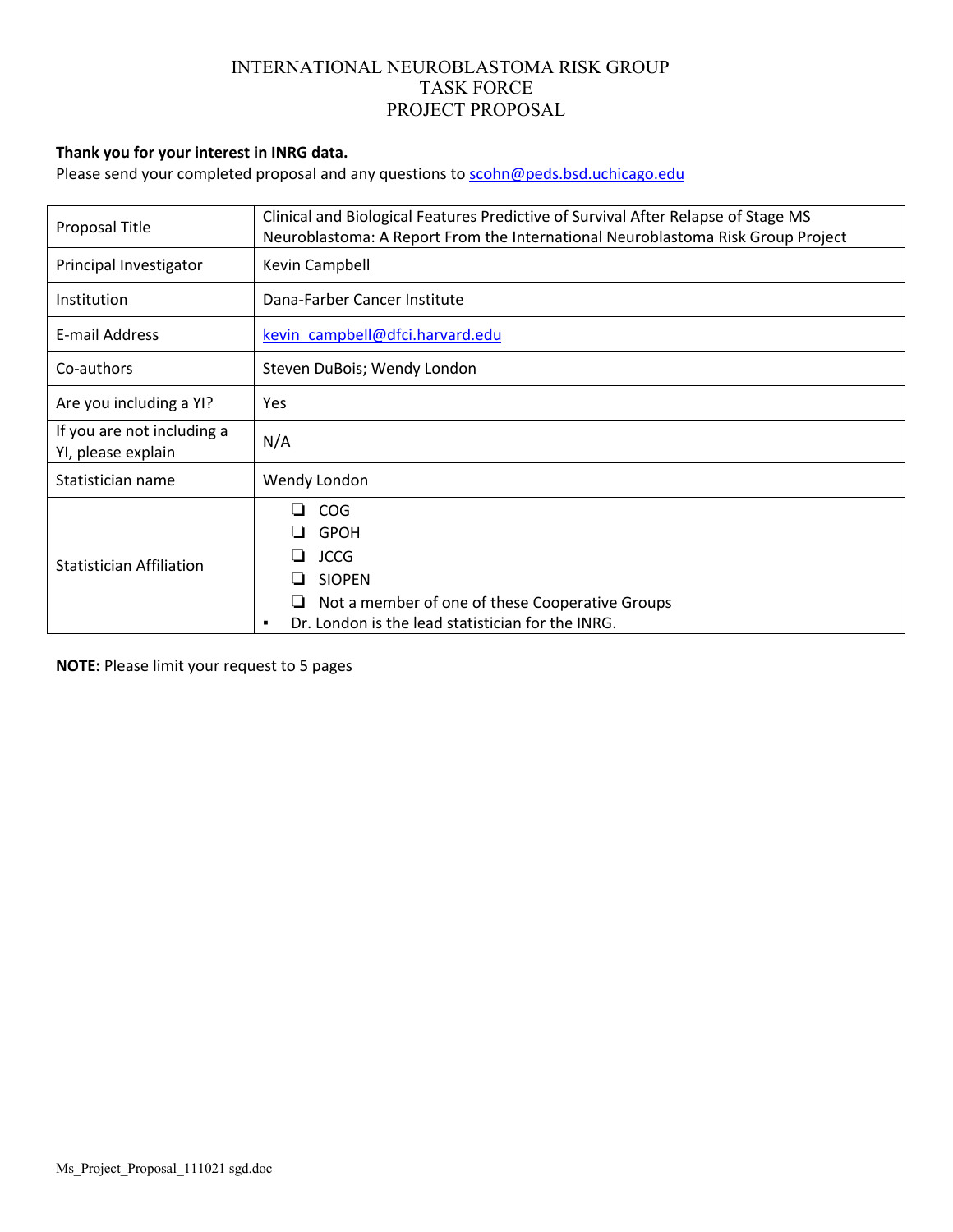#### **1. Specific Aims**

*The central hypothesis driving this proposal is that specific clinical and biological features will differentiate overall survival rates after relapse or progression in patients initially presenting with stage MS neuroblastoma*. This investigation aims to evaluate all patients in the INRG database initially diagnosed with stage MS disease, regardless of pre-treatment risk group classification, who subsequently experience disease relapse or progression to address the following three aims:

*Aim 1*: To describe the clinical and biological features present at initial diagnosis in patients with relapsed MS neuroblastoma.

*Aim 2*: To describe clinical features of and overall survival following first relapse/progression in patients with an initial diagnosis of MS neuroblastoma, including pattern of relapse/progression, time to relapse/progression, and if available, treatment for relapse and response to second-line treatment.

*Aim 3*: To identify factors prognostic of overall survival (OS) after relapse/progression in patients with an initial diagnosis of MS neuroblastoma.

#### **2. Hypothesis**

For patients initially diagnosed with stage MS neuroblastoma who subsequently experience disease relapse/progression, individual or combined clinical and/or biological features observed at diagnosis or at time of relapse will impart a differential risk of death after relapse.

#### **3. Patient Cohort (Eligibility Criteria)**

The overall cohort this proposal seeks to study includes all patients in the INRG database who presented with stage MS neuroblastoma and subsequently experienced disease relapse / progression. We acknowledge that the current INRG risk classification system that implemented the 'MS' stage designation was implemented in 2009. We plan to include patients with diagnosis prior to 2009 by retrospectively applying the defined criteria for the 'MS' stage to patients diagnosed before 2009 utilizing specific search criteria for age and sites of metastasis.

To capture all patients meeting inclusion criteria in our cohort using the INRG database, we first identified all patients who fit either of the following criteria for groups A, B or C:

- A. 'INSS stage  $=4s'$
- B. 'INSS stage  $= 4$ ;' + 'Age at diagnosis  $= 12{\text -}18$  months' + metastatic site exclusively involving bone marrow, liver and/or skin
- C. 'INRG stage  $= MS'$

To investigate the feasibility of this project, initial mining of the INRG cohort discovery tool was completed in October 2021, and the yield from searches A, B and C was found to be  $\sim$ 750,  $\sim$ 80 and  $\sim$ 120 patients, respectively, for a total of  $\sim$ 950 patients.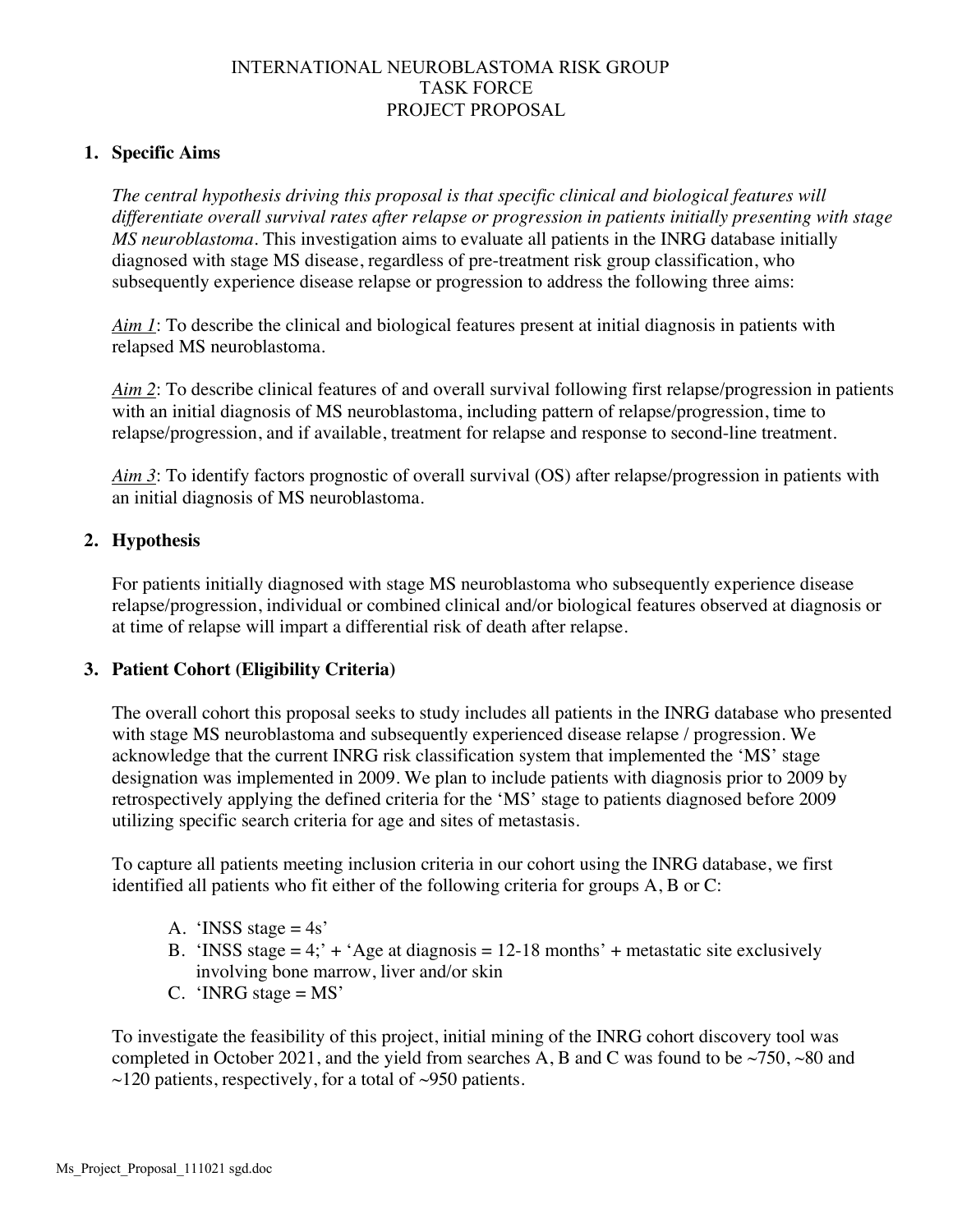Second, we needed to isolate the patients within the cohort above who then experienced disease relapse. To gain insight into the feasibility and estimation of this population from the INRG cohort discovery tool, we next selected patients who were designated as 'yes' for an 'event.' This search yielded  $\sim$ 260,  $\sim$ 35 and  $\sim$ 50 for our three groups, for a total of  $\sim$ 345 patients.

We acknowledge that the total of 345 patients represents an overestimation, as experiencing an 'event' may not always mean experience of disease relapse/progression, rather death or a secondary malignancy. The INRG database does not allow one to distinguish which 'event' has occurred. We conservatively estimate that at least 300 patients with stage MS and initial relapse / progression will be available for this analysis.

## **4. Background & Significance**

Neuroblastoma, the most frequent extracranial solid tumor in children, is infamous for its clinical and biological heterogeneity. While some patients are expected to have their tumors spontaneously regress, others experience fatal tumor progression despite intensive multimodal treatment. Given the heterogeneity of prognosis among patients with neuroblastoma, identification of risk factors used for differential assignment of pre-treatment risk groups is of critical importance. While ongoing work to refine risk groups at diagnosis has led to the ability to differentiate patients with great specificity, nuanced data regarding the outcomes of specific groups of patients after relapse is lacking. Insights into differential post-relapse course may aid patients and clinicians in expectations and prognosis in the relapse setting.

Neuroblastoma presenting with stage 'MS' (metastatic special) metastatic pattern further emphasizes the degree of heterogeneity within neuroblastoma and the subsequent difficulty in risk assignment. Stage MS neuroblastoma is defined by the INRG classification system as any patient presenting at <18 months of age with metastatic neuroblastoma with the metastatic sites being limited to the bone marrow, liver and/or skin. Depending upon specific tumor biologic traits (e.g., *MYCN* amplification and/or 11q aberration), patients presenting with stage 'MS' disease may have either a very-low risk of poor outcome pre-treatment or a high-risk of poor outcome. These patients are then treated differently, given their differing risk of death. However, patients from both risk groups have been documented to experience disease relapse. While prognosis and treatment course at initial diagnosis for patients with stage MS disease are defined, expectations surrounding prognosis at the time of relapse are less well defined.

#### **5. Proposal Description**

We propose investigating the post-relapse outcomes of patients initially diagnosed with stage MS disease who subsequently experience disease relapse. After identifying all patients fitting this description, we first plan to report all available clinical and biological characteristics. Second, we will report post-relapse overall survival for all patients. Last, we will analyze the cohort to assess for factors associated with significant differential post-relapse overall survival. These aims are reflected in our proposed tables and figures for our proposed manuscript.

We propose **Table 1** with descriptive statistics as shown in the Appendix to this proposal.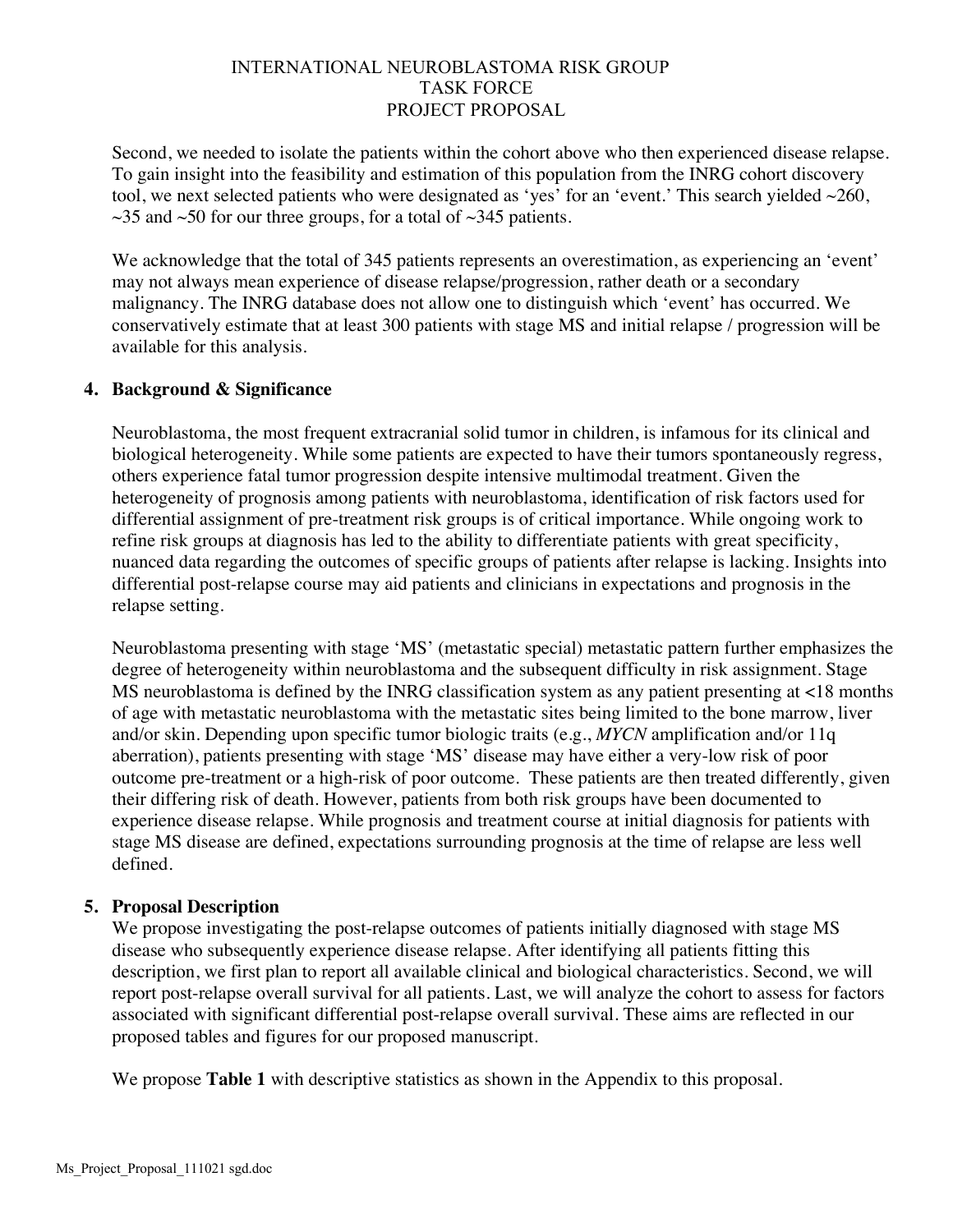For **Table 2** (see Appendix), we will calculate overall survival following disease relapse/progression according to a range of potential prognostic factors. We will also construct multivariable Cox models of overall survival to understand key variables independently associated with differential risk of postrelapse survival.

For **Figure 1**, we will construct Kaplan-Meier curves comparing overall survival post-relapse for the entire cohort of patients in our study followed by  $\ge$  = 1 plot comparing overall survival post-relapse for specific subgroups of patients found to have differential post-relapse survival.

## **6. Data Requested**

As discussed in Section 3, initial mining of the INRG cohort discovery tool to identify potential patients for this cohort yielded ~950 patients with stage Ms, disease, and ~345 with a subsequent event. We request that these searches be verified, and that once patients have been identified as fulfilling our baseline criteria (presenting with stage MS disease, subsequently experiencing disease relapse / progression as their first 'event'), the data needed to complete the outlined analysis be provided.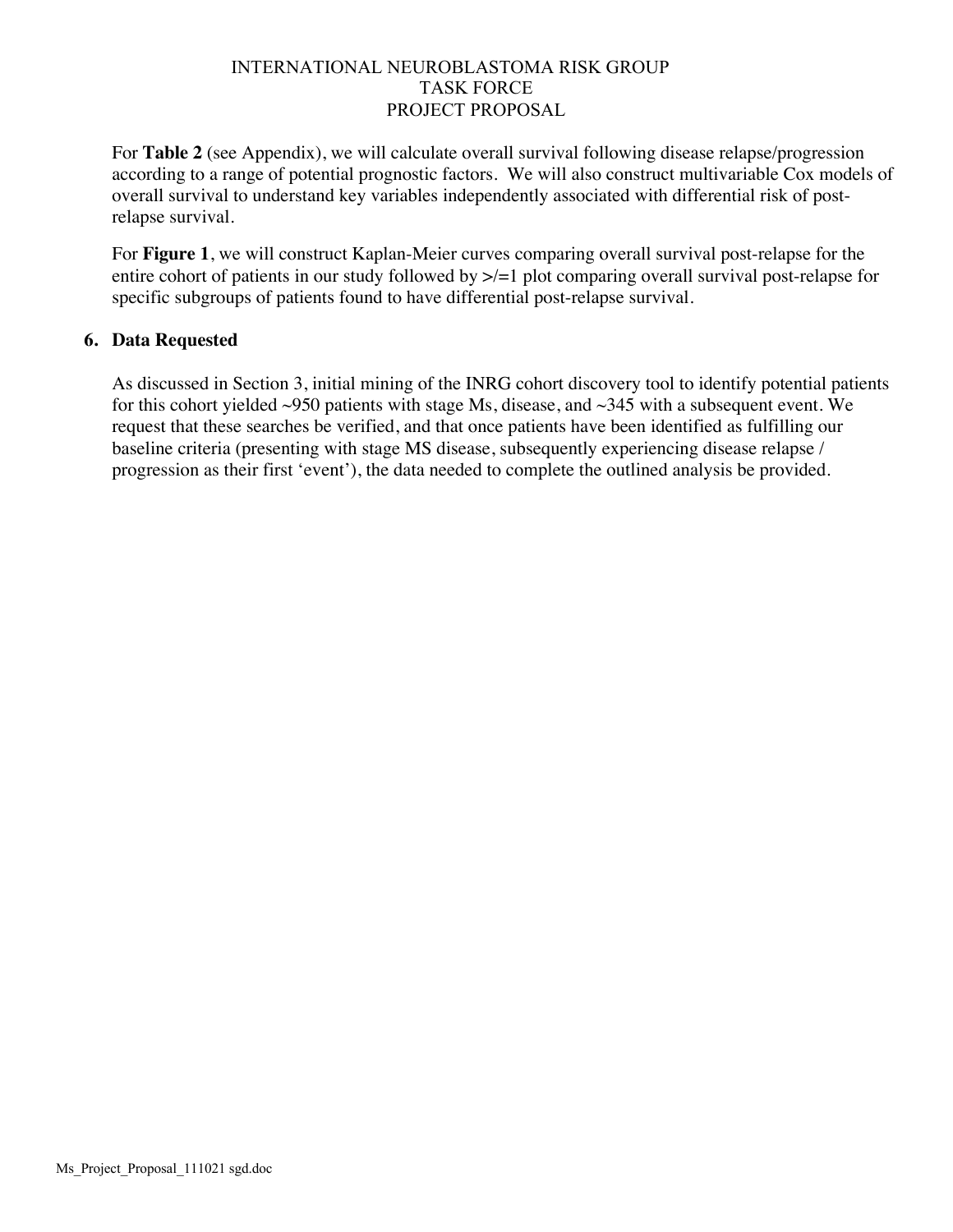# **APPENDIX**

**Table 1.** Clinical and Biological Characteristics of \*\*\* Patients with Stage MS Neuroblastoma who Subsequently Experienced Disease Relapse."

| Factor                                             | Patients |      |  |
|----------------------------------------------------|----------|------|--|
|                                                    | No.      | $\%$ |  |
| Age at Diagnosis                                   |          |      |  |
| $12$ months                                        |          |      |  |
| $\geq$ 12 months - 18 months                       |          |      |  |
| Age at first relapse / progression                 |          |      |  |
| $<$ 12 months                                      |          |      |  |
| $>12 - 18$ months                                  |          |      |  |
| $>18$ - $\geq$ 24 months                           |          |      |  |
| $>24$ - $\geq$ 30 months                           |          |      |  |
| $>30 - 236$ months                                 |          |      |  |
| $>36$ months                                       |          |      |  |
| Sex                                                |          |      |  |
| Female                                             |          |      |  |
| Male                                               |          |      |  |
| Race                                               |          |      |  |
| White                                              |          |      |  |
| <b>Black</b>                                       |          |      |  |
| Asian                                              |          |      |  |
| Other                                              |          |      |  |
| Ethnicity                                          |          |      |  |
| Latino                                             |          |      |  |
| Non-Latino                                         |          |      |  |
| Primary Site                                       |          |      |  |
| Adrenal                                            |          |      |  |
| Non-adrenal abdominal                              |          |      |  |
| Thoracic                                           |          |      |  |
| Pelvic                                             |          |      |  |
| Neck                                               |          |      |  |
| <b>MYCN</b> status                                 |          |      |  |
| Nonamplified                                       |          |      |  |
| Amplified                                          |          |      |  |
| 11q                                                |          |      |  |
| Balanced or no aberration                          |          |      |  |
| Deletion, imbalance or unbalanced                  |          |      |  |
| 17q                                                |          |      |  |
| No gain                                            |          |      |  |
| Gain                                               |          |      |  |
| 1 <sub>p</sub>                                     |          |      |  |
| No loss or aberration                              |          |      |  |
| LOH, deletion, or imbalance                        |          |      |  |
| Ploidy                                             |          |      |  |
| >1 (hyperdiploid)                                  |          |      |  |
| = 1 (diploid, hypodiploid)</td <td></td> <td></td> |          |      |  |
| Grade of differentiation                           |          |      |  |
| Differentiating                                    |          |      |  |
| Undifferentiated                                   |          |      |  |
| <b>MKI</b>                                         |          |      |  |
| Low, intermediate                                  |          |      |  |
| High                                               |          |      |  |
| LDH (IU/L)                                         |          |      |  |
| < 1400                                             |          |      |  |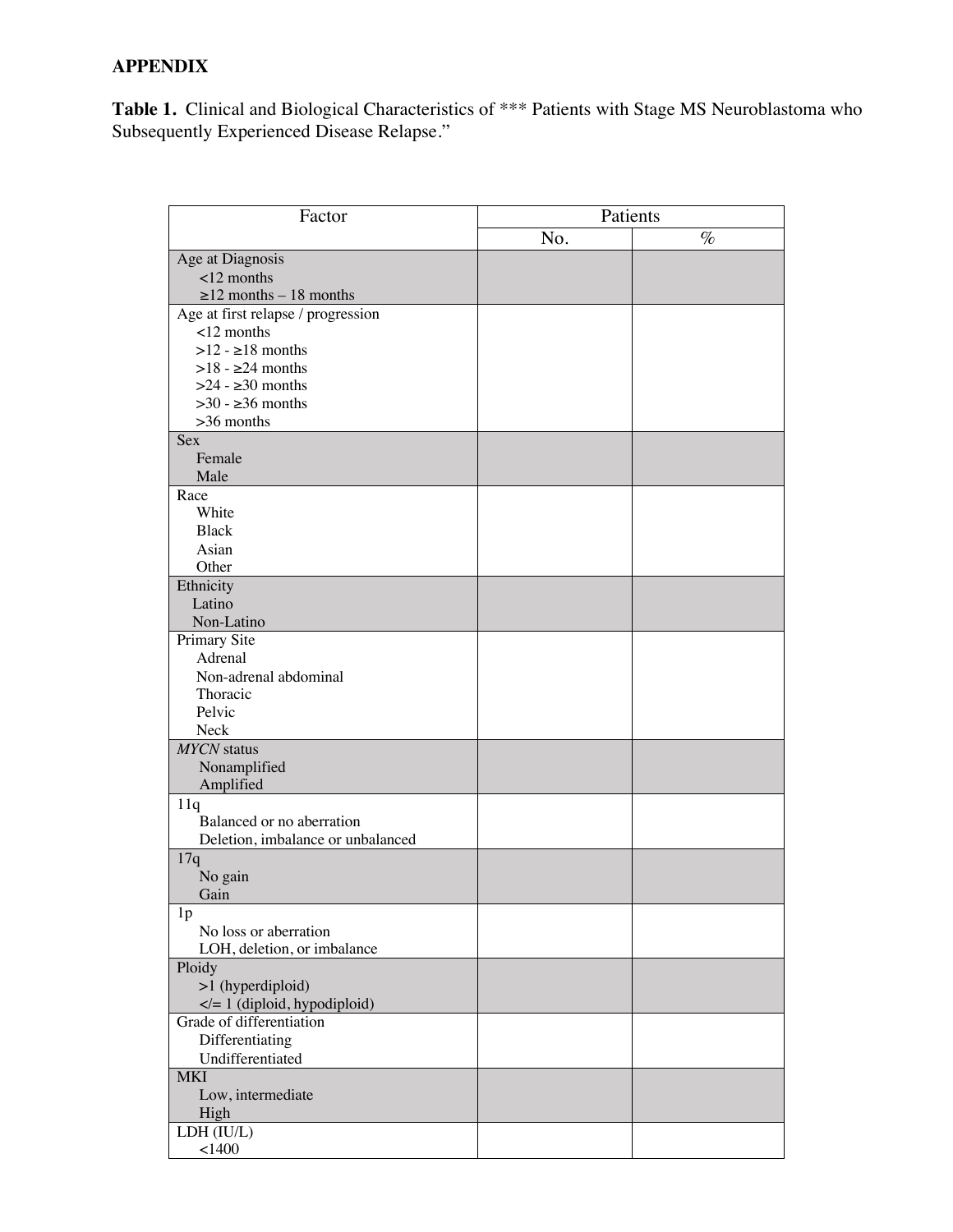| >1400                                           |  |
|-------------------------------------------------|--|
| Serum ferritin (ng/mL)                          |  |
| < 90                                            |  |
| >90                                             |  |
| Histologic Classification                       |  |
| Favorable                                       |  |
| Unfavorable                                     |  |
| Site of First Relapse / Progression             |  |
| Primary                                         |  |
| Metastatic                                      |  |
| Primary + metastatic                            |  |
| If Metastatic at Relapse, Pattern of Relapse    |  |
| Remains stage MS pattern                        |  |
| Metastatic sites beyond liver, skin, marrow     |  |
| If Metastatic at Relapse / Progression, Site(s) |  |
| <b>Bone Marrow</b>                              |  |
| Liver                                           |  |
| <b>Skin</b>                                     |  |
| Bone                                            |  |
| <b>CNS</b>                                      |  |
| Distant Lymph Node                              |  |
| Lung                                            |  |
| Other                                           |  |
| Time from Initial Diagnosis to First Relapse /  |  |
| Progression                                     |  |
| $<6$ months                                     |  |
| $>6$ - $\geq$ 12 months                         |  |
| $>12 - 18$ months                               |  |
| $>18 - 24$ months                               |  |
| $>24$ - $\geq$ 30 months                        |  |
| $>30 - 36$ months                               |  |
| $>36$ months                                    |  |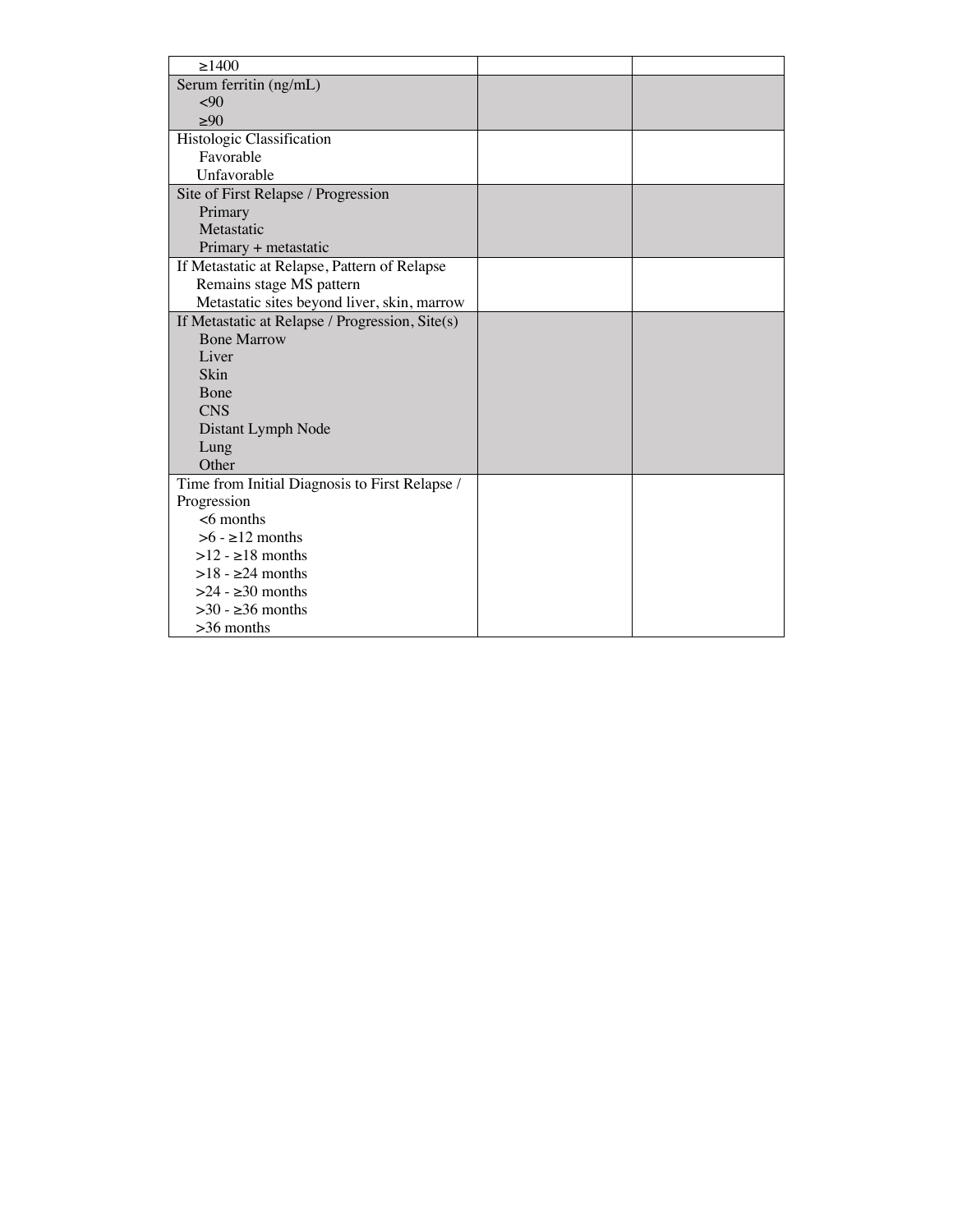**Table 2**. Factors prognostic of overall survival following first relapse / progression in \*\*\* patients with stage MS neuroblastoma.

| Factor                                       | 5yr Post-relapse OS | Post-Relapse OS | p-value |
|----------------------------------------------|---------------------|-----------------|---------|
|                                              | OS +/-SE $(\%)$     | <b>HR</b>       | 95% CI  |
| Age at Diagnosis                             |                     |                 |         |
| $<$ 12 months                                |                     |                 |         |
| $\geq$ 12 months - 18 months                 |                     |                 |         |
| Age at first relapse / progression           |                     |                 |         |
| $<$ 12 months                                |                     |                 |         |
| $>12 - 18$ months                            |                     |                 |         |
| $>18$ - $\geq$ 24 months                     |                     |                 |         |
| $>24$ - $\geq$ 30 months                     |                     |                 |         |
| $>30 - 236$ months                           |                     |                 |         |
| >36 months                                   |                     |                 |         |
| Sex                                          |                     |                 |         |
| Female                                       |                     |                 |         |
| Male                                         |                     |                 |         |
| Race                                         |                     |                 |         |
| White                                        |                     |                 |         |
| <b>Black</b>                                 |                     |                 |         |
| Asian                                        |                     |                 |         |
| Other                                        |                     |                 |         |
| Ethnicity                                    |                     |                 |         |
| Latino                                       |                     |                 |         |
| Non-Latino                                   |                     |                 |         |
| Primary Site                                 |                     |                 |         |
| Adrenal                                      |                     |                 |         |
| Non-adrenal abdominal                        |                     |                 |         |
| Thoracic<br>Pelvic                           |                     |                 |         |
| Neck                                         |                     |                 |         |
| <b>MYCN</b> status                           |                     |                 |         |
| Nonamplified                                 |                     |                 |         |
| Amplified                                    |                     |                 |         |
| 11q                                          |                     |                 |         |
| Balanced or no aberration                    |                     |                 |         |
| Deletion, imbalance or unbalanced            |                     |                 |         |
| 17q                                          |                     |                 |         |
| No gain                                      |                     |                 |         |
| Gain                                         |                     |                 |         |
| 1 <sub>p</sub>                               |                     |                 |         |
| No loss or aberration                        |                     |                 |         |
| LOH, deletion, or imbalance                  |                     |                 |         |
| Ploidy                                       |                     |                 |         |
| >1 (hyperdiploid)                            |                     |                 |         |
| $\langle = 1 \rangle$ (diploid, hypodiploid) |                     |                 |         |
| Grade of differentiation                     |                     |                 |         |
| Differentiating                              |                     |                 |         |
| Undifferentiated                             |                     |                 |         |
| <b>MKI</b>                                   |                     |                 |         |
| Low, intermediate                            |                     |                 |         |
| High                                         |                     |                 |         |
| LDH (IU/L)                                   |                     |                 |         |
| 1400                                         |                     |                 |         |
| $\geq$ 1400                                  |                     |                 |         |
| Serum ferritin (ng/mL)                       |                     |                 |         |
| <90                                          |                     |                 |         |
| $\geq 90$                                    |                     |                 |         |